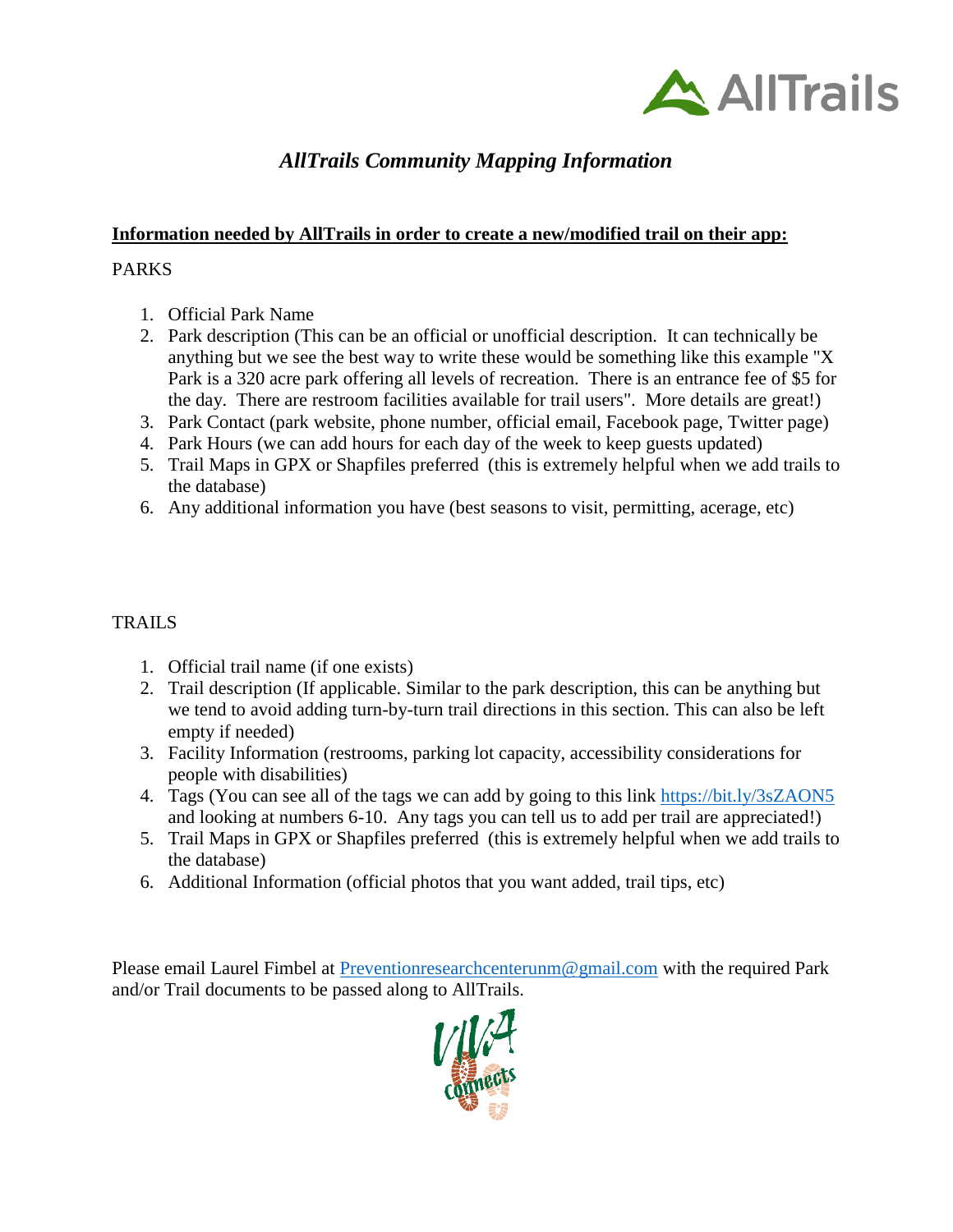### **Optional - How to increase accuracy of trails, and leave comments and reviews of trails**:

To record your hike on a path to help provide accurate walking paths, use the feature called 'Navigator'. It can be started by pressing the "Navigate" button at the bottom of the screen when you open the AllTrails app. Here is the FAQ link that includes a few different options: [How to Use Navigator for navigation](https://urldefense.com/v3/__https:/support.alltrails.com/hc/en-us/articles/360019245531-How-do-I-use-Navigator-for-navigation-__;!!KXH1hvEXyw!Is7TqUtll3F37HKnfE0muqwXb5_xEXyNuO1InPilALQJrmyfdqVgM-mAStba9SN8A_Q$)

Here is the custom list of directions that would make sense at a trailhead:

1. Open the AllTrails app

2. While in range of a data signal, tap 'Explore' and search for the trail name

3. Tap on the trail card you want to view to open the trail details

4. On the trail details screen, tap the 'Navigate' icon under the trail name

5. The trail map will load into Navigator, along with your current location

6. Choose your activity and begin navigating by tapping the green 'Start' button. The verified route for the trail you've loaded will turn semi-opaque once you tap 'Start'; the route that you've traveled will be marked with a darker red line

7. When you're ready to end your route, press and hold the 'Pause' button until the 'Finish' button appears

8. Tap the 'Finish' button and proceed through the prompts to save your activity



If we could get community members to 1) Download the app and create an account and 2) record their activities as well as leave reviews and feedback on trails that would be immensely helpful going forward.